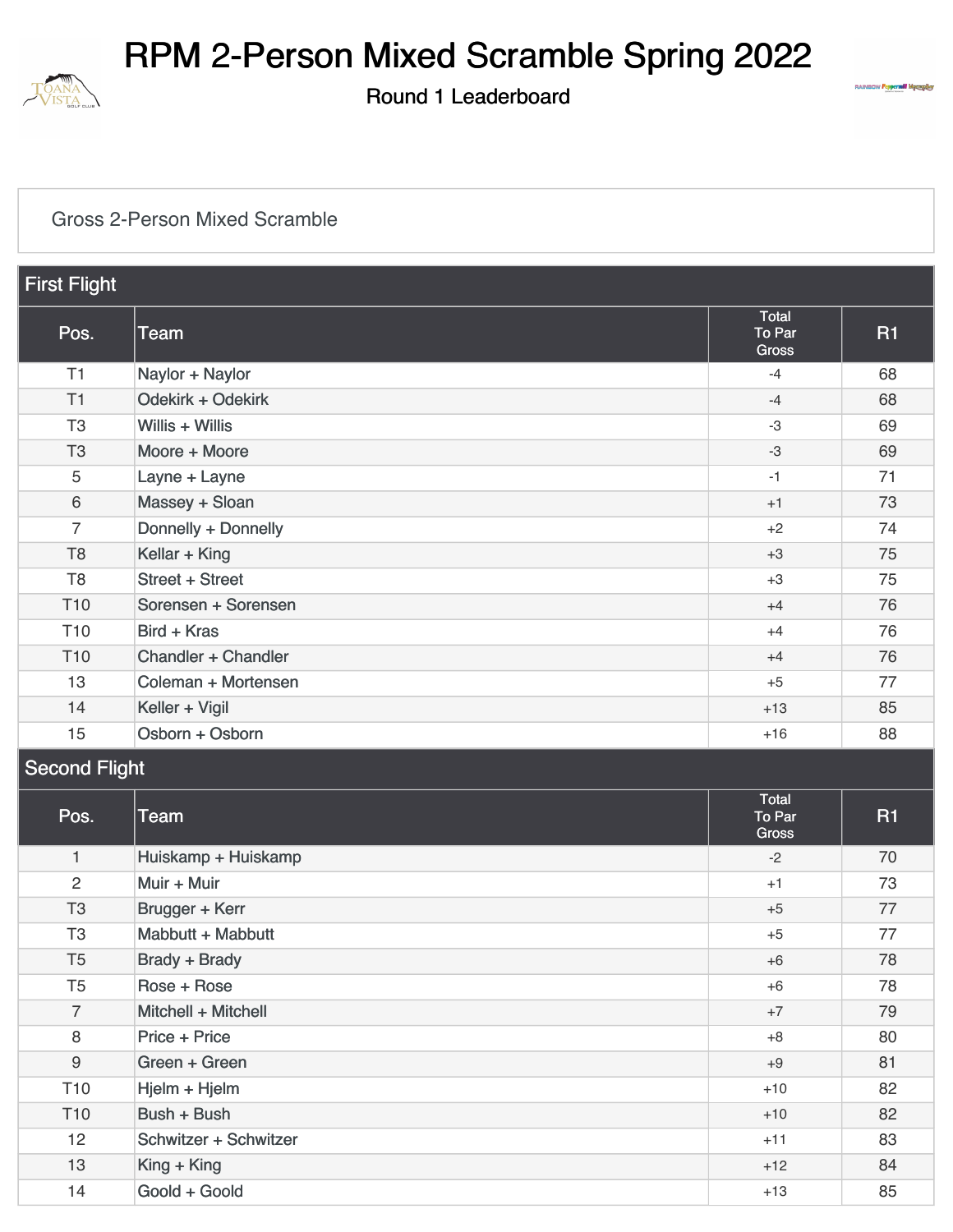

Round 1 Leaderboard



| 15                  | Miltenberger + Miltenberger | $+15$                                  | 87        |  |
|---------------------|-----------------------------|----------------------------------------|-----------|--|
| <b>Third Flight</b> |                             |                                        |           |  |
| Pos.                | Team                        | <b>Total</b><br>To Par<br><b>Gross</b> | <b>R1</b> |  |
| T1                  | Bodily + Bodily             | $+4$                                   | 76        |  |
| T <sub>1</sub>      | Manning + Manning           | $+4$                                   | 76        |  |
| T1                  | Mildon + Mildon             | $+4$                                   | 76        |  |
| 4                   | Fryer + Fryer               | $+8$                                   | 80        |  |
| T <sub>5</sub>      | Canada + Canada             | $+11$                                  | 83        |  |
| T <sub>5</sub>      | <b>Huckins + Huckins</b>    | $+11$                                  | 83        |  |
| T <sub>5</sub>      | Robinson + Robinson         | $+11$                                  | 83        |  |
| T <sub>8</sub>      | Knocke + Sinner             | $+12$                                  | 84        |  |
| T <sub>8</sub>      | <b>Bryant + Drachenberg</b> | $+12$                                  | 84        |  |
| 10                  | Nielson + Parker            | $+14$                                  | 86        |  |
| 11                  | <b>Rueckert + Rueckert</b>  | $+15$                                  | 87        |  |
| T <sub>12</sub>     | Gray + Pehrson              | $+16$                                  | 88        |  |
| T <sub>12</sub>     | Jones + Maxwell             | $+16$                                  | 88        |  |
| 14                  | <b>Bush + Richins</b>       | $+32$                                  | 104       |  |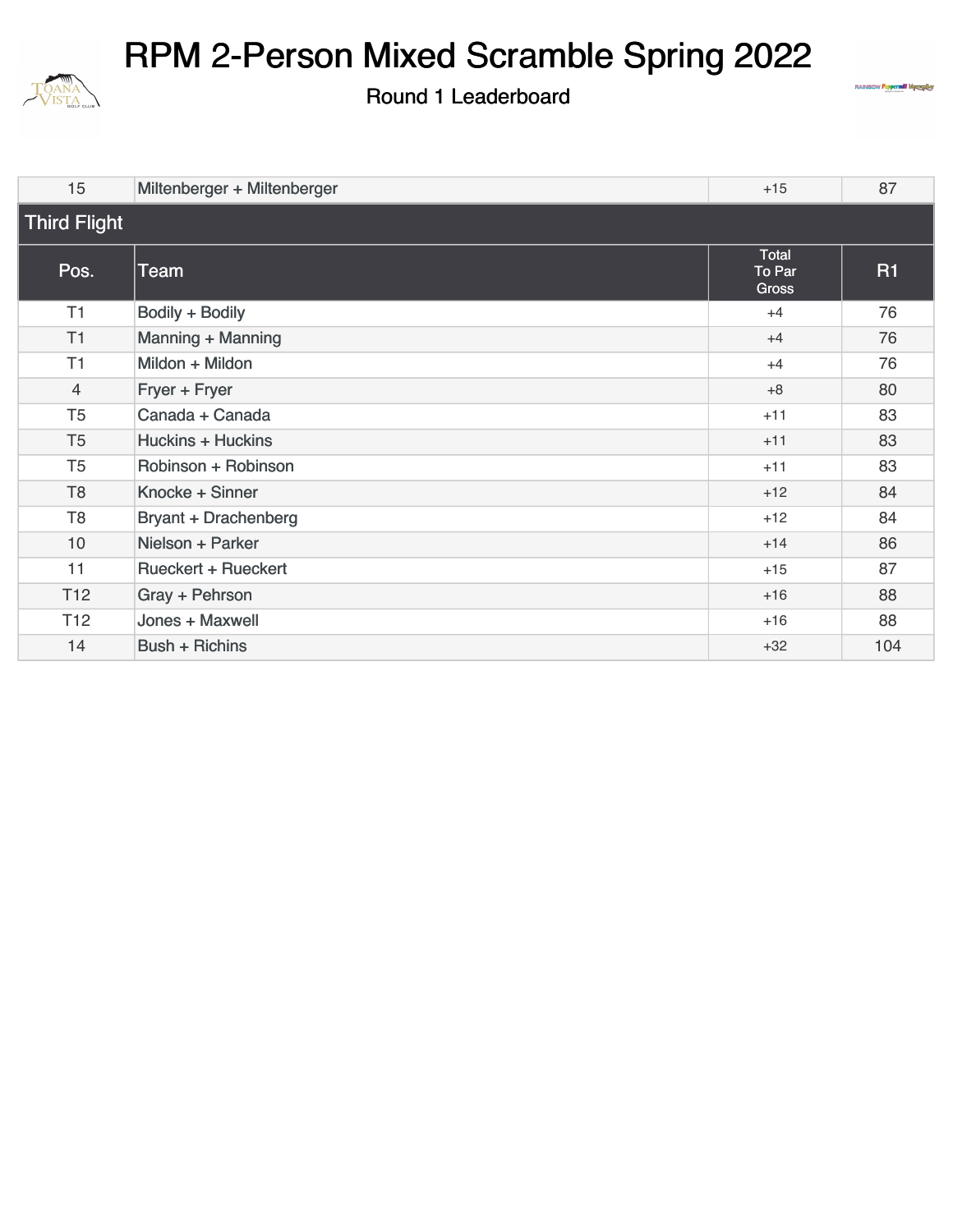

 $\mathbf{H}$  Flight

## RPM 2-Person Mixed Scramble Spring 2022

Round 1 Leaderboard



#### [Net 2-Person Mixed Scramble](https://static.golfgenius.com/v2tournaments/8480257580038408832?called_from=&round_index=1)

| <u>ı nəti liyin</u> |                             |                                      |           |  |  |
|---------------------|-----------------------------|--------------------------------------|-----------|--|--|
| Pos.                | <b>Team</b>                 | <b>Total</b><br>To Par<br><b>Net</b> | <b>R1</b> |  |  |
| 1                   | Layne + Layne               | $-11.5$                              | 60.5      |  |  |
| $\overline{2}$      | Odekirk + Odekirk           | $-11.4$                              | 60.6      |  |  |
| 3                   | <b>Street + Street</b>      | $-11.1$                              | 60.9      |  |  |
| $\overline{4}$      | Moore + Moore               | $-10.8$                              | 61.2      |  |  |
| 5                   | Massey + Sloan              | $-9.6$                               | 62.4      |  |  |
| $6\phantom{1}$      | Chandler + Chandler         | $-9$                                 | 63        |  |  |
| $\overline{7}$      | Willis + Willis             | $-8.7$                               | 63.3      |  |  |
| 8                   | Naylor + Naylor             | $-7.1$                               | 64.9      |  |  |
| 9                   | Kellar + King               | $-5.5$                               | 66.5      |  |  |
| 10                  | Donnelly + Donnelly         | $-4.4$                               | 67.6      |  |  |
| 11                  | Bird + Kras                 | $-4.1$                               | 67.9      |  |  |
| T <sub>12</sub>     | Coleman + Mortensen         | $-3.9$                               | 68.1      |  |  |
| T <sub>12</sub>     | Sorensen + Sorensen         | $-3.9$                               | 68.1      |  |  |
| 14                  | Osborn + Osborn             | $+6.1$                               | 78.1      |  |  |
| 15                  | Keller + Vigil              | $+9.6$                               | 81.6      |  |  |
|                     | <b>Second Flight</b>        |                                      |           |  |  |
| Pos.                | <b>Team</b>                 | <b>Total</b><br>To Par<br><b>Net</b> | <b>R1</b> |  |  |
| $\mathbf{1}$        | Huiskamp + Huiskamp         | $-11.1$                              | 60.9      |  |  |
| $\overline{2}$      | Muir + Muir                 | $-9.4$                               | 62.6      |  |  |
| $\,3$               | Mitchell + Mitchell         | $-8.9$                               | 63.1      |  |  |
| 4                   | Mabbutt + Mabbutt           | $-7.6$                               | 64.4      |  |  |
| 5                   | Brugger + Kerr              | $-7.1$                               | 64.9      |  |  |
| $\,6\,$             | <b>Brady + Brady</b>        | $-5.7$                               | 66.3      |  |  |
| $\overline{7}$      | Schwitzer + Schwitzer       | $-5.4$                               | 66.6      |  |  |
| $\, 8$              | Hjelm + Hjelm               | $-5.1$                               | 66.9      |  |  |
| $\boldsymbol{9}$    | King + King                 | $-4.5$                               | 67.5      |  |  |
| 10                  | Bush + Bush                 | $-4.1$                               | 67.9      |  |  |
| 11                  | Price + Price               | $-3.7$                               | 68.3      |  |  |
| 12                  | Rose + Rose                 | $-3.5$                               | 68.5      |  |  |
| 13                  | Goold + Goold               | $-2.9$                               | 69.1      |  |  |
| 14                  | Miltenberger + Miltenberger | $-1.1$                               | 70.9      |  |  |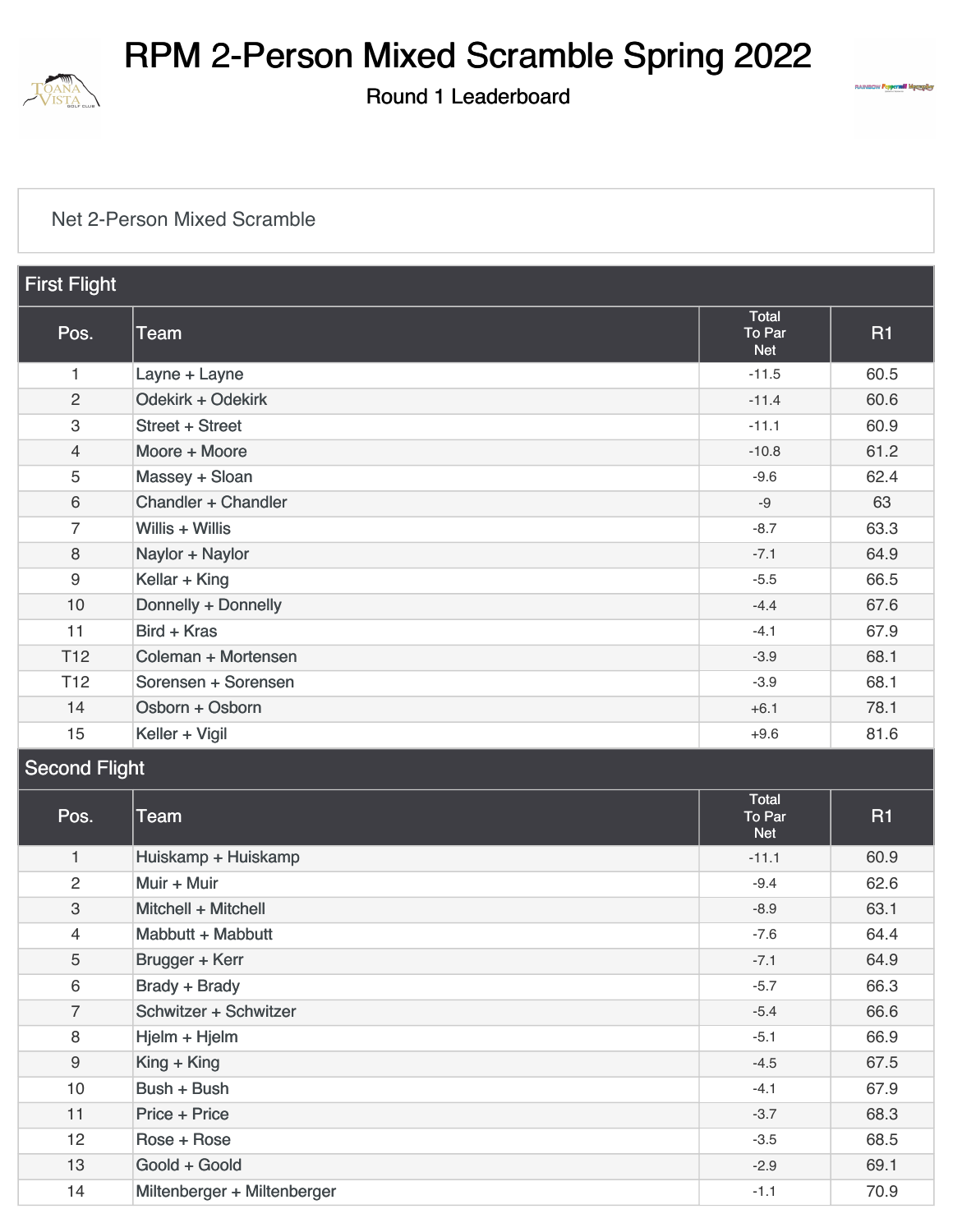

Round 1 Leaderboard



| 15               | Green + Green               | $-0.2$                        | 71.8      |  |  |
|------------------|-----------------------------|-------------------------------|-----------|--|--|
|                  | <b>Third Flight</b>         |                               |           |  |  |
| Pos.             | <b>Team</b>                 | Total<br>To Par<br><b>Net</b> | <b>R1</b> |  |  |
| 1                | Bodily + Bodily             | $-11.4$                       | 60.6      |  |  |
| 2                | Manning + Manning           | $-9.9$                        | 62.1      |  |  |
| 3                | Mildon + Mildon             | $-8.4$                        | 63.6      |  |  |
| $\overline{4}$   | Fryer + Fryer               | $-7.1$                        | 64.9      |  |  |
| T <sub>5</sub>   | Knocke + Sinner             | $-7$                          | 65        |  |  |
| T <sub>5</sub>   | <b>Huckins + Huckins</b>    | $-7$                          | 65        |  |  |
| 7                | <b>Bryant + Drachenberg</b> | $-6.2$                        | 65.8      |  |  |
| 8                | Canada + Canada             | $-6$                          | 66        |  |  |
| $\boldsymbol{9}$ | Gray + Pehrson              | $-3$                          | 69        |  |  |
| 10               | Robinson + Robinson         | $-2.5$                        | 69.5      |  |  |
| 11               | Nielson + Parker            | $-1.8$                        | 70.2      |  |  |
| 12               | <b>Rueckert + Rueckert</b>  | $-0.7$                        | 71.3      |  |  |
| 13               | Jones + Maxwell             | $-0.4$                        | 71.6      |  |  |
| 14               | <b>Bush + Richins</b>       | $+13$                         | 85        |  |  |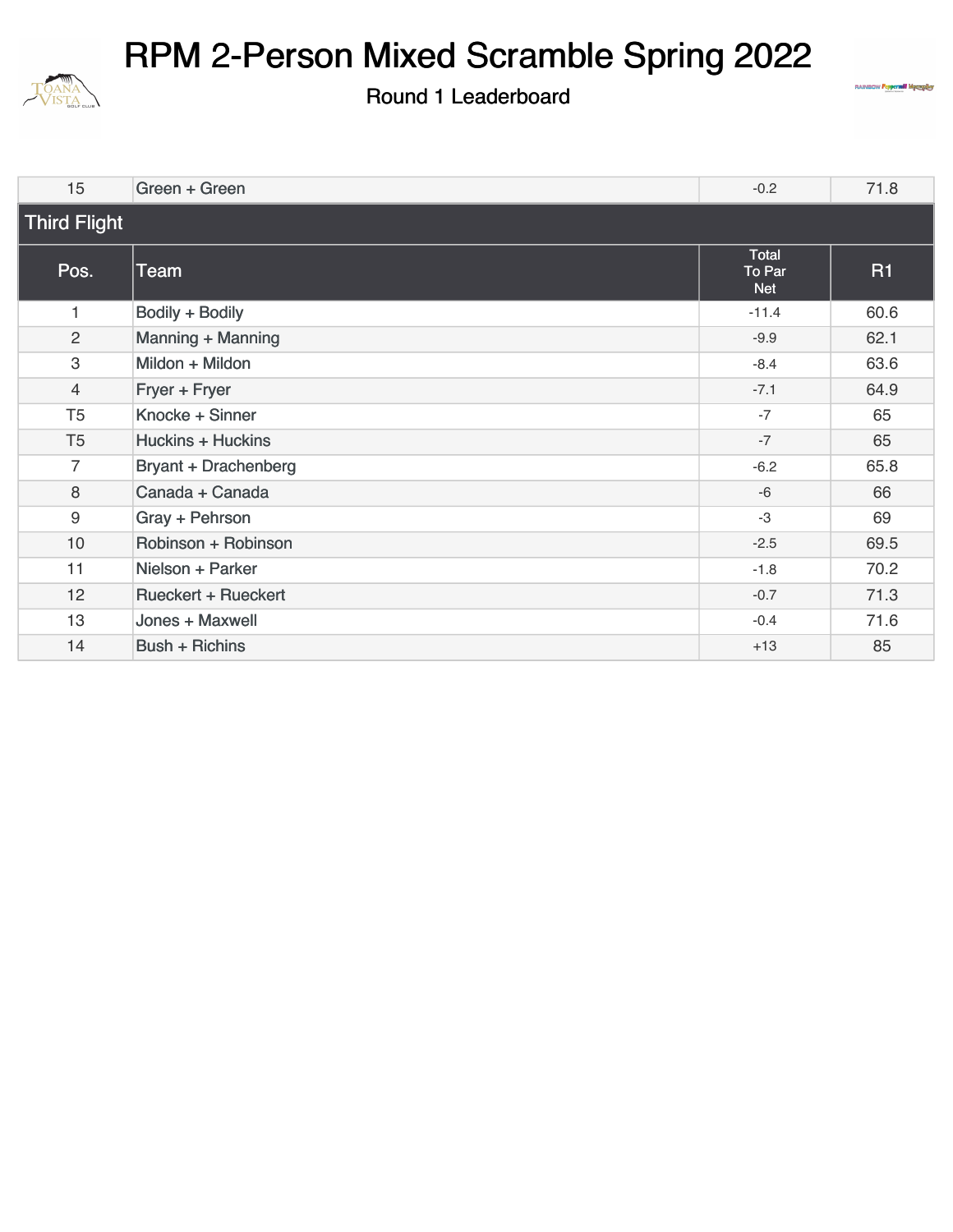

Round 1 Leaderboard



#### [Gross Skins](https://static.golfgenius.com/v2tournaments/8471602298424969952?called_from=&round_index=1)

| <b>First Flight</b>             |                |              |                                                     |  |  |
|---------------------------------|----------------|--------------|-----------------------------------------------------|--|--|
| <b>Players</b>                  | <b>Skins</b>   | <b>Purse</b> | <b>Details</b>                                      |  |  |
| Willis $+$ Willis               | 2              | \$60.00      | Birdie on 11, Birdie on 18                          |  |  |
| Naylor + Naylor                 | 2              | \$60.00      | Birdie on 4, Birdie on 16                           |  |  |
| Moore + Moore                   | 1              | \$30.00      | Birdie on 2                                         |  |  |
| <b>Second Flight</b>            |                |              |                                                     |  |  |
| <b>Players</b>                  | <b>Skins</b>   | <b>Purse</b> | <b>Details</b>                                      |  |  |
| Huiskamp + Huiskamp             | 4              | \$66.00      | Birdie on 3, Birdie on 4, Birdie on 7, Birdie on 13 |  |  |
| Muir + Muir                     | $\overline{c}$ | \$33.00      | Eagle on 10, Birdie on 17                           |  |  |
| Miltenberger + Miltenberger     | 1              | \$16.00      | Birdie on 16                                        |  |  |
| Rose + Rose                     | $\mathbf{1}$   | \$16.00      | Birdie on 14                                        |  |  |
| <b>Brady + Brady</b>            | 1              | \$16.00      | Birdie on 5                                         |  |  |
| <b>Third Flight</b>             |                |              |                                                     |  |  |
| Players                         | <b>Skins</b>   | Purse        | <b>Details</b>                                      |  |  |
| Bodily + Bodily                 | 2              | \$46.00      | Birdie on 1, Birdie on 11                           |  |  |
| Mildon + Mildon                 | $\overline{2}$ | \$46.00      | Birdie on 3, Birdie on 8                            |  |  |
| Robinson + Robinson             | 1              | \$23.00      | Birdie on 13                                        |  |  |
| <b>Bryant + Drachenberg</b>     | 1              | \$23.00      | Birdie on 9                                         |  |  |
| Total Purse Allocated: \$435.00 |                |              |                                                     |  |  |